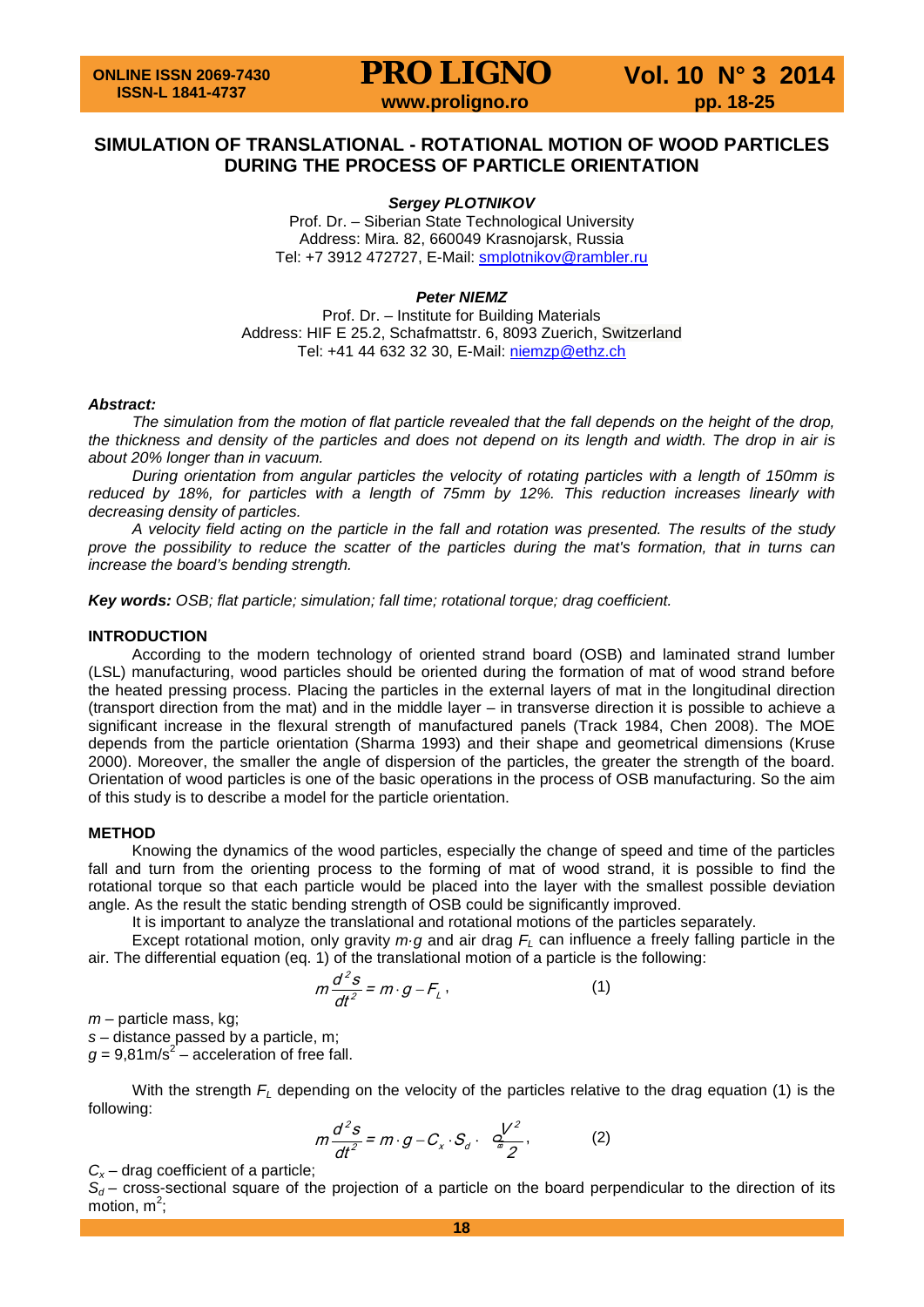$\rho_L$  = 1.29kg/m<sup>3</sup> – density of air under normal conditions; *V* – translational velocity in the particle fall, m/s.

Mass of a particle depends on its size and specific gravity of the material:

 $m = B \cdot L \cdot H \cdot \rho_M$ , (3)

*B* – width of a particle, m;

*L* – length of a particle, m;

*H* – thickness of a particle, m;

 $\rho_{\scriptscriptstyle M}$  – density of the particle (400-700)kg/m $^3$ .

Square *Sd* in plane-falling of a particle is determined by the formula:

 $S_d = B \cdot L$ 

To determine the velocity *V* by the equation (2) it is necessary to know the value of the air drag coefficient *Сх*. Values of *Сх* at small Reynolds number *Re* range published in different scientific works are too variable and unreliable because they are based on insufficient number of experiments. Coefficient *Сх* depends nonlinearly on the number of *Re*, and *Re* depends on the particle velocity *V*. Due to the aerodynamic modeling of processes occurring during the fall of the particles in the air, it is possible to exclude values of  $C_x$  from the calculations.

To calculate the fall of a particle depending on its aerodynamics, the modeling of the braking force depending on the fall time of a particle *FL* was carried out with the help of Comsol Multiphysics 3.5 program (Roger 2012). The resulting value of the force *FL* in the form of approximating equation was introduced into the S-model of particle fall created by MatLab / Simulink. The speed and the fall of the particle were calculated including the air drag. This eliminates the need to use non-linear dependence of the *Сх* on the Reynolds number.

As the result the velocity field around a steadily moving particle was found. For example, Fig. 1 shows a picture of the particle stream (excluding rotation) in 0,2 seconds after the start of movement.



*The velocity field in 0.2 s after the start of the fall.*

The dependence of the air drag *FL* on the Reynolds number approximating by using a package of Curve Fitting program MatLab was proved by modeling. The equation (correlation coefficient  $R = 0,99991$ ) is the following:

$$
F = \frac{B \cdot L}{B_0 L_0} (0.0007845 \cdot Re^2 + 0.0001813 \cdot Re + 4.05 \cdot 10^{-5}),
$$
 (4)

 $B<sub>0</sub> = 0,02m$  – average width of a particle;  $L_0$  = 0,1m – average length of a particle.

A simulation model for this task was developed by Simulink package. Equation (4) in the model calculates the block Fcn2. Circuit model is shown in Fig. 2, some simulation results - in Fig. 3.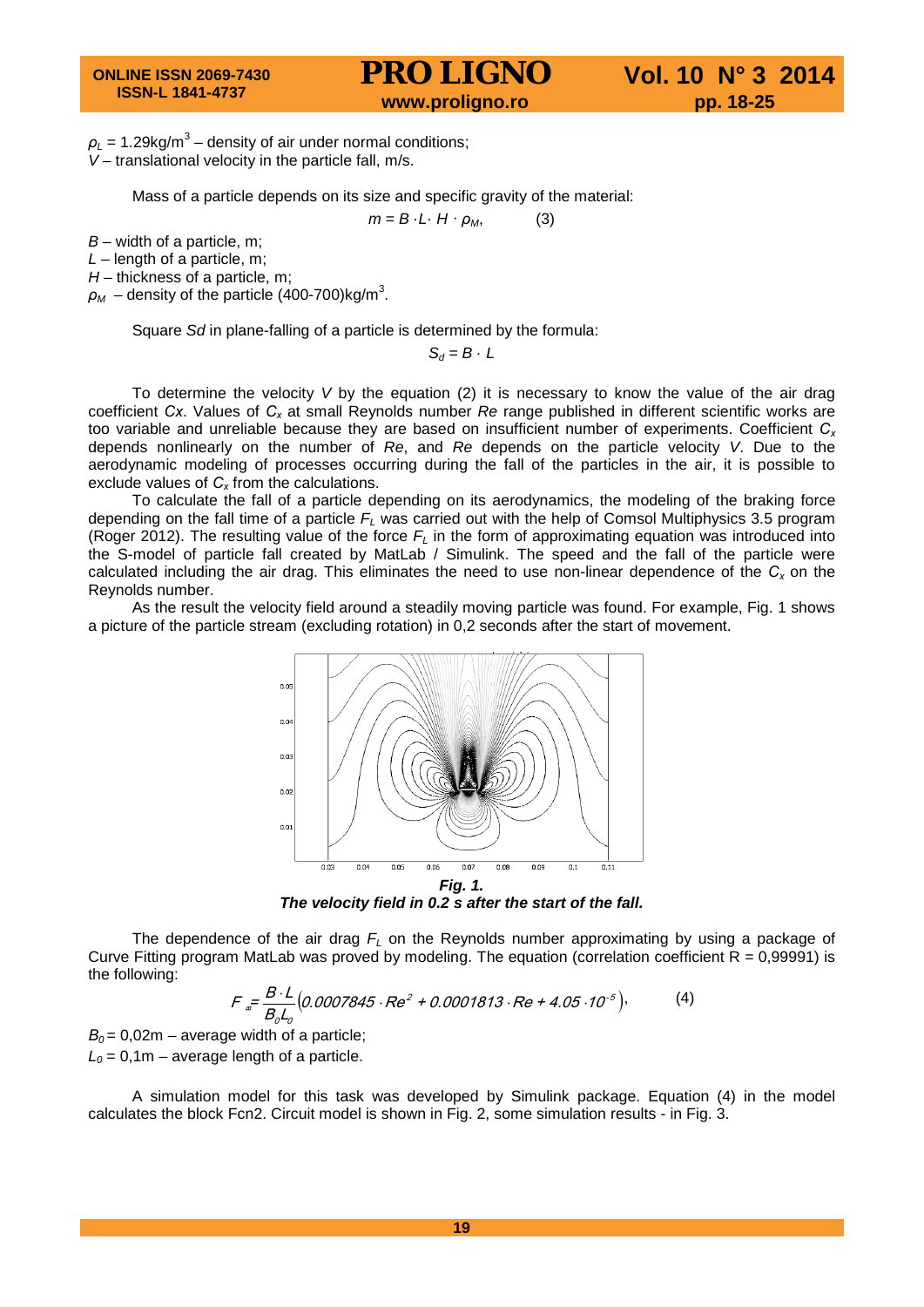

*Simulation model (S-model) of the fall of a flat particle.*



*The dependence of the fall time of a particle on the height of the fall H<sub>0</sub> for B = 0,02m; L = 0,1m; H = 0,0005m; ρ<sup>M</sup> = 400kg/m<sup>3</sup> : 1 - for the air, 2 - for the vacuum.*

The simulation showed that the fall of a particle  $T_0$  depends on its thickness and density and does not depend on its length and width as with the increase of these values the sectional area of the particle also increases, therefore the air drag growths as well.

Knowing the fall time of a particle  $T_0$ , it is possible to calculate the speed of its rotation [rad/s] required to minimize the angle of a particle in the mat of wood strand:

$$
\mathcal{F} = k \cdot \frac{2 \pi + \frac{g}{m}}{r_{\sigma}},\tag{5}
$$

*ain* – angle of descent of the particles from the guide, depending on the distance between the guides and the length of a particle [rad];

 $n = 0$  or 1 – the number of revolutions;

*k* – air drag coefficient including the slowing of the particle rotation.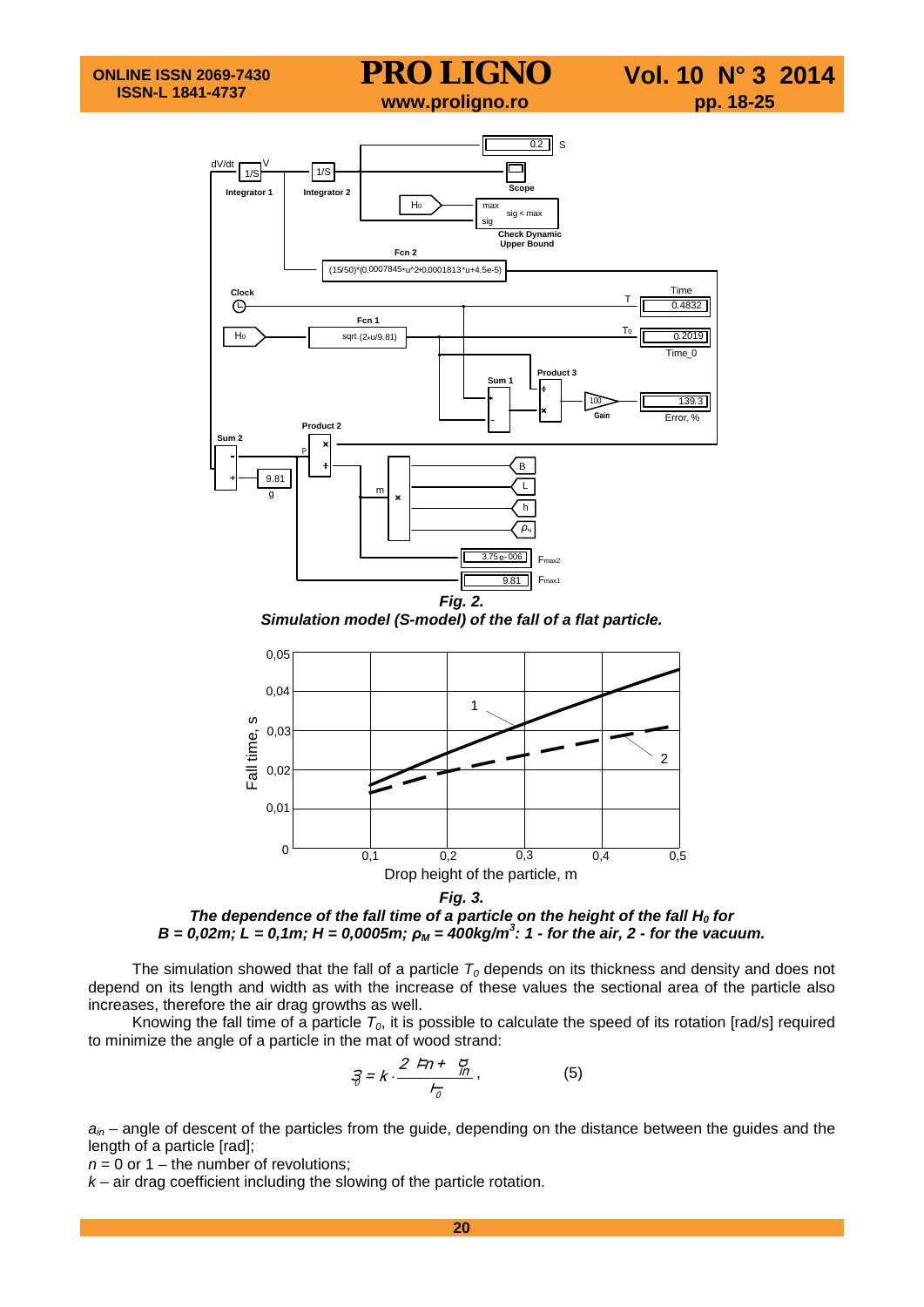#### **ONLINE ISSN 2069-7430 ISSN-L 1841-4737**

### **PRO LIGNO** Vol. 10 N° 3 2014<br>www.proligno.ro pp. 18-25

Factor *n* is determined by the productivity of the orienting device. The quicker orientation of the particles is required, the greater [rotational torque](http://lingvopro.abbyyonline.com/ru/Search/GlossaryItemExtraInfo?text=момент%20вращения&translation=rotational%20torque&srcLang=ru&destLang=en&author=Administrator) should be given to them and the greater the initial velocity  $ω_0$  should be. A particle can perform an additional turnover. In this case the angle of particles spread in the mat of wood strand increases. The optimal speed rail system in the orientation of wood particles (Plotnikov 2008) can be calculated from (5).

To analyze the air drag coefficient *k* in (5) it is necessary to analyze the rotational motion of a particle. In this model a particle with the length L, the width B and the thickness H is rotating around the axis  $OO<sup>1</sup>$  with angular velocity *ω* (Fig. 4).



*Free rotation of a rectangular particle in the air.*

Fig. 4 shows: *R = L/2*; *dF* - elementary force of resistance; *ω* - speed of rotation particles; *r* - the current coordinates of the section of the particle.

Air drag *F* varies in different parts of a particle as its different parts move with different linear velocity relative to the air. As the example, an infinitesimal part of the particle with the length at a distance *r* from rotation axis OO<sup>I</sup> was analyzed. In this case the elementary resistance influencing the particle with the length *dr* and the width *B* is determined as follows:

$$
dF = Cx \cdot \theta \cdot B \cdot dr \cdot \frac{V^2}{2}
$$

 $V_{\kappa}$  – linear velocity of the edges of the particle, m/s.

With the linear velocity shown through the angular velocity  $V_k = r \cdot \omega$  the equation is the following:

$$
dF = Cx \cdot \rho B \cdot dr \cdot \frac{\hat{\mathcal{B}}r^2}{2},
$$
 (6)

Elementary braking torque with the force influencing the second half of the particle is:

$$
dM = 2dF \cdot r = C_x \cdot \rho_L \cdot B \cdot \omega^2 \cdot r^3 \cdot dr, \qquad (7)
$$

To determine the total braking torque it is necessary to integrate (7) over the length of the particle from the axis of rotation to the end:

$$
M = \int_0^R dM = \int_0^R \omega \cdot \rho B \cdot \hat{\mathcal{B}} \cdot r^3 \cdot dr = \rho B \cdot \hat{\mathcal{B}} \int_0^R C_X \cdot r^3 \cdot dr = K \int_0^R C_X \cdot r^3 \cdot dr \,, \tag{8}
$$
\n
$$
K = \rho_L \cdot B \cdot \omega^2
$$

Air drag coefficient *Сх* in (8) depends on the velocity of the particles relative to the air. The velocity is determined by the current coordinates of the section and the angular velocity *ω*. To summarize the results, the coefficient  $C_x$  was supposed to be the following:

$$
Cx = A + \frac{C}{\sqrt{V}} = A + \frac{C}{\sqrt{3r}} = \Phi \frac{C}{\sqrt{3\sqrt{r}}},
$$
 (9)

An important feature for the motion of particles in the orientation device is the laminar air stream around the particles. The size of the particles used to manufacture the OSB are up to 150mm, with width 30mm, thickness 1mm (Thoemen 2010) and rotational motion speeds ranging from 1 to 8rad/s, resulting in a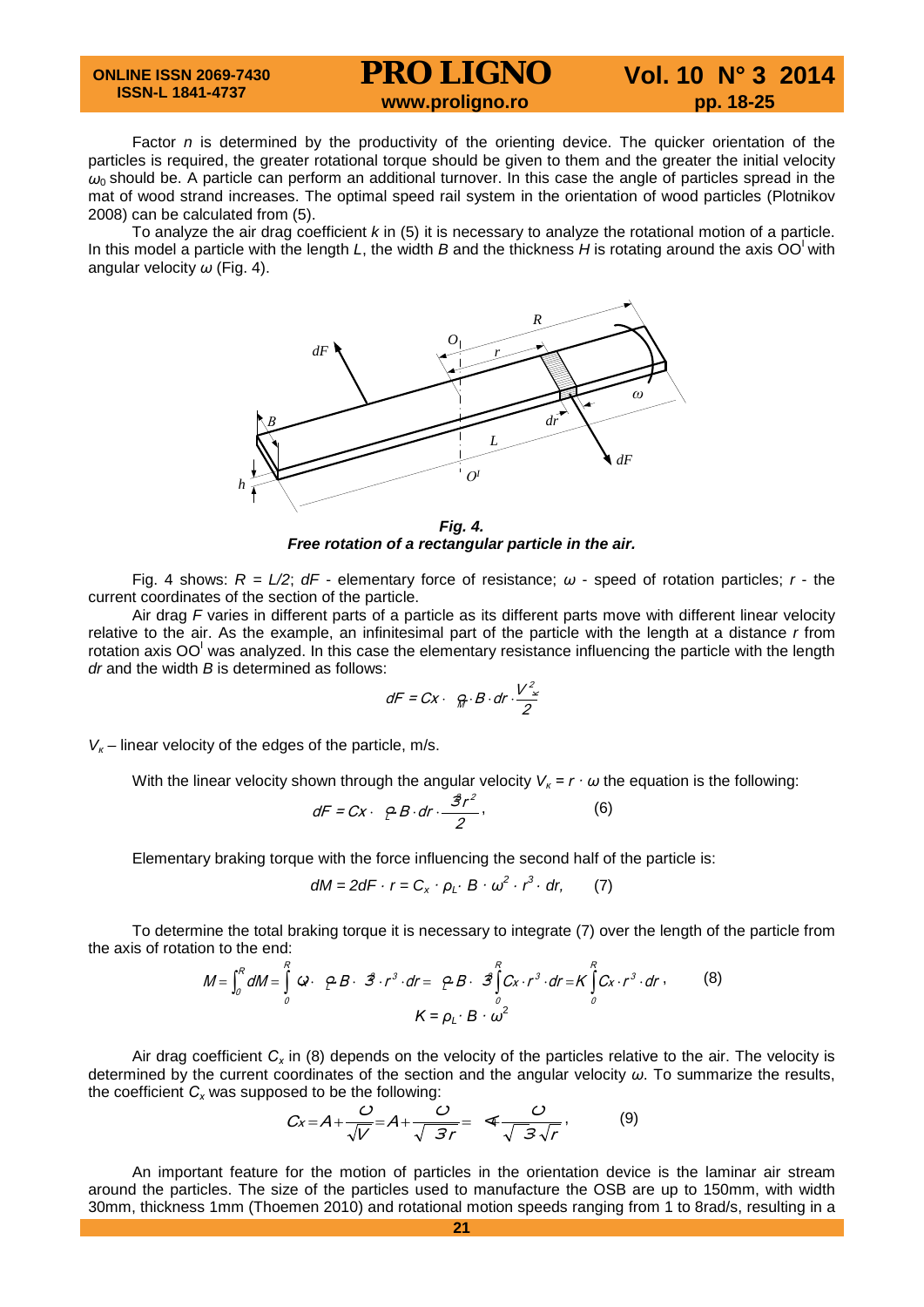**ONLINE ISSN 2069-7430 ISSN-L 1841-4737**

## **PRO LIGNO** Vol. 10 N° 3 2014<br>www.proligno.ro pp. 18-25

*Re* from 10 to 800 characterizing the stream around the particles. This range corresponds with a laminar regime. Laminar motion of homogeneous media and their interaction with streamlined objects falls under the numerical methods of calculation; so to determine the coefficient  $C_x$ , a numerical experiment was carried out. It consisted of the following steps:

- using Comsol Multiphysics 3.5, a stationary process of a particle in the air stream was calculated. The calculation showed that it is determined by the total force influencing the rigid object;

- according to the results, the air drag coefficient of the particle was calculated on the base of values of the force per unit length;

- the results for similar particles were averaged;

- average results were approximated by analytical equations used in the calculations.

The power of the interaction between the stream and the streamlined object was described by the following formula (Bertin 2002):

$$
F = C_x \cdot \rho S \cdot \frac{V^2}{2} = C_x \cdot \rho \omega_L \cdot \frac{V^2}{2},
$$
 (10)

 $S$  – cross-sectional area in a streamlined object,  $m^2$ ; *V* - velocity of the stream relative to the object, m/s.

To generalize the characteristics and make them less dependant on the size of the particles (*B* and *L*) and stream conditions, the force per unit length, ie, force, referred to the length of the object, was used. So the coefficient  $C_x$  is:

$$
C_x = \frac{\left(\frac{F}{L}\right)}{P B \cdot \frac{V^2}{2}} = \frac{2\left(\frac{F}{L}\right)}{P B \cdot V^2},
$$
(11)

Particles with the width of 4, 15 and 25mm and the thickness of 0.2, 0.5 and 1mm during the simulation were located with the wide side along and across the stream. An example of the dependence of the force per unit length on the rotation speed of the particles is shown in Fig. 5.



*The force per unit length influencing the particle with the width B perpendicular to the stream.*

As the result of the calculations according to equation (11), averaging the results and the approximation of the curves with the help of MatLab program, new equations were created to determine the coefficient *Сх* for each group of particles with the accuracy of about 10%.

For particles with the width *B*, located along and across the width of stream, the equationsare:

$$
C_x = -3.449 + \frac{407.14}{\sqrt{Re}}, \ C_x = 1.3293 + \frac{2.5227}{\sqrt{Re}}, \qquad (12)
$$

Equations (12) were obtained for the argument equaled to the *Re*. Although it is a generally accepted criterion for the environmental streams, it is inconvenient for practical calculations of the movement of wood particles in the systems of orientation because secretly contains the sizes of the particles and their speed, which must be analytically integrated into the calculation. In our particular case, it is more convenient for analysis to express *Сх* as a function of particle velocity relative to the air.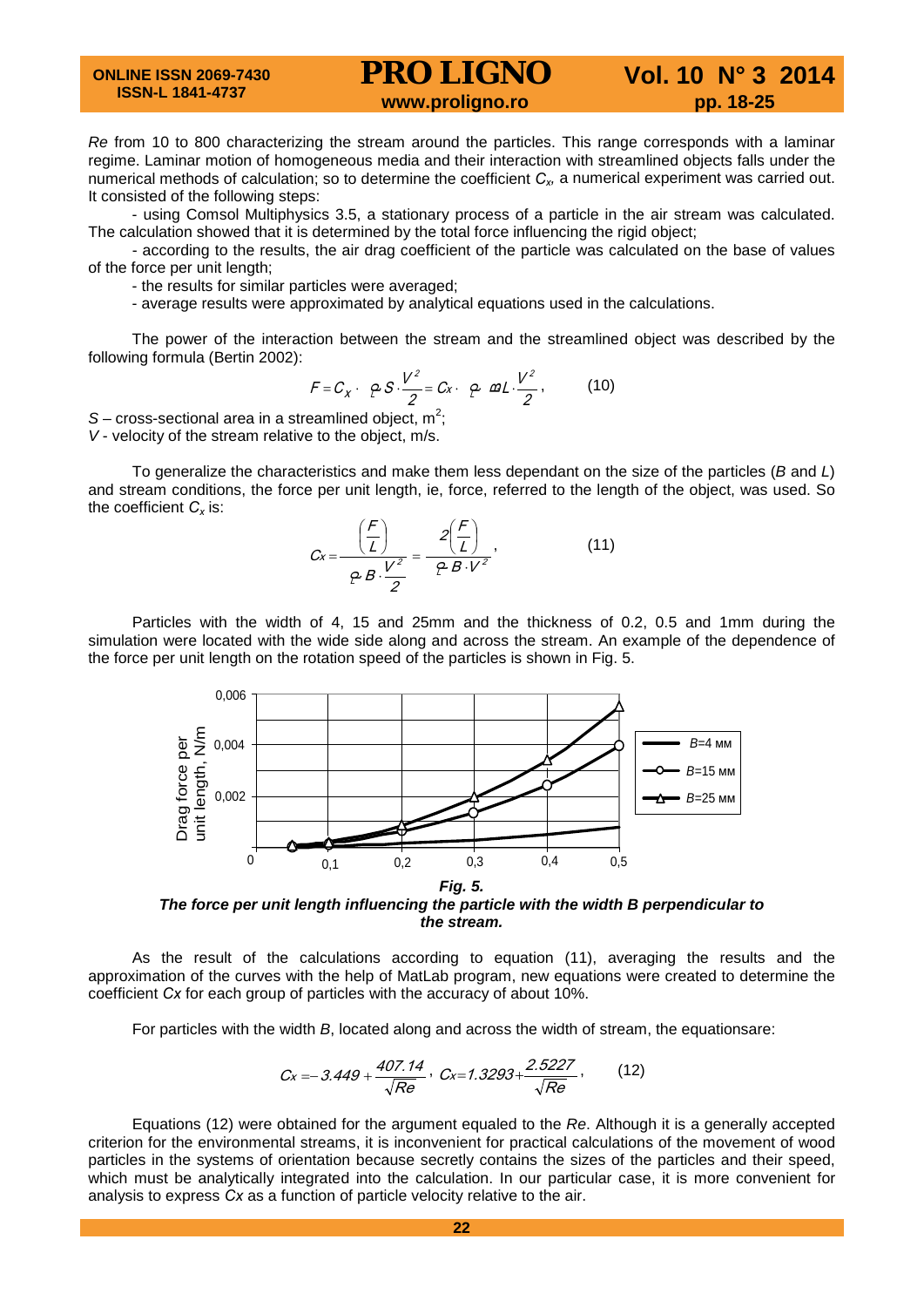**ONLINE ISSN 2069-7430 ISSN-L 1841-4737**

## **PRO LIGNO** Vol. 10 N° 3 2014<br>www.proligno.ro pp. 18-25

For particles located with the width *B* along and across the stream the equations are the following:

$$
C_{X}=-3.449+\frac{11.218}{\sqrt{V}},\ C_{X}=1.238+\frac{0.15}{\sqrt{V}},\ (13)
$$

After substituting (9) into (8) they become:

$$
M = K \int_{0}^{R} \mathcal{L}r^{3} \cdot dr + \frac{R}{J} \frac{C}{\sqrt{3}\sqrt{r}} \cdot r^{3} dr = K \cdot \oint_{0}^{R} r^{3} dr + \frac{K \cdot C}{\sqrt{3}} \int_{0}^{R} \frac{r^{3}}{\sqrt{r}} dr \,, \tag{14}
$$

Equation (18) contains two integrals:

4 r ${}^3$ dr =  $\frac{R}{\Box}$ R  $\int_{0}^{R} r^{3} dr = \frac{R}{4}$  and  $\int_{0}^{R} \frac{r^{3}}{\sqrt{r}} dr = \frac{2}{7} R^{3} \sqrt{R}$ r  $\int_1^R r^3 dr = 2R^3$ 0  $\int_{\sqrt{r}}^{R} \frac{r^3}{\sqrt{r}} dr = \frac{2}{7} R^3 \sqrt{R}$ , (15)

After substituting (15) into (14) the equation is:

$$
M = \frac{K \cdot A \cdot R^4}{4} + \frac{2K \cdot C \cdot R^3 \cdot \sqrt{R}}{7\sqrt{3}}
$$

Taking into account (8), the braking torque is:

$$
M=\frac{Q_{\text{m}}\ \Omega A\cdot R^4}{4}\cdot\ \ \mathcal{Z}+\frac{2\ \ Q_{\text{m}}\ \Omega C\cdot R^3\cdot \sqrt{R}}{7}\cdot\frac{\mathcal{Z}}{\sqrt{5}},\tag{16}
$$

Then two notations were introduced:

$$
\mathbf{d} = \frac{\rho \cdot \mathbf{d}A \cdot R^4}{4}, \quad b = \frac{2 \cdot \rho \cdot \mathbf{d}C \cdot R^3 \cdot \sqrt{R}}{7}, \tag{17}
$$

Finally, the dependence of aerodynamic braking torque on the size of the particle and its angular velocity can be expressed as:

$$
M = a \cdot \hat{S} + b \cdot \frac{\hat{S}}{\sqrt{\hat{S}}},\tag{18}
$$

In order to determine the law of motion of a particle, Newton's second law for rotating particles must be used:

$$
J\frac{d}{dt} = -M\,,\tag{19}
$$

*J* - is the inertia moment of the particle relative to the axis  $OO<sup>1</sup>$ , kg•m<sup>2</sup>.

For a plate with mass *m* and length *L*, the inertia moment is (Landau 1976):

$$
J = \frac{1}{12} m \cdot L^2 = \frac{1}{12} m \left( 2R \right)^2 = \frac{m \cdot R^2}{3},
$$
 (20)

After substituting (23) into (22) the equation is:

$$
\frac{d}{dt}\frac{\partial^2}{\partial t^2} - \frac{\partial^2}{\partial t^2} \cdot \left(a \cdot \hat{\mathcal{B}} + b \cdot \frac{\hat{\mathcal{B}}}{\hat{\mathcal{B}}}\right),\tag{21}
$$

Then both sides of this differential equation (21) are integrated:

$$
\mathcal{Z} = -\frac{3}{m \cdot R^2} \iint \left( a \cdot \vec{\mathcal{B}} + b \cdot \frac{\vec{\mathcal{B}}}{\sqrt{-\mathcal{B}}} \right) dt \,, \tag{22}
$$

Particle mass *m* is not included into the coefficients (17), so, by (22), it determines the speed of rotation of the particle in the inverse proportion.

Equation (22) is nonlinear, so numerical methods of integration are suitable. In this case the simulation modeling with the help of Simulink software package MatLab was used.

The general scheme of a model for flat particles is shown in Fig. 6.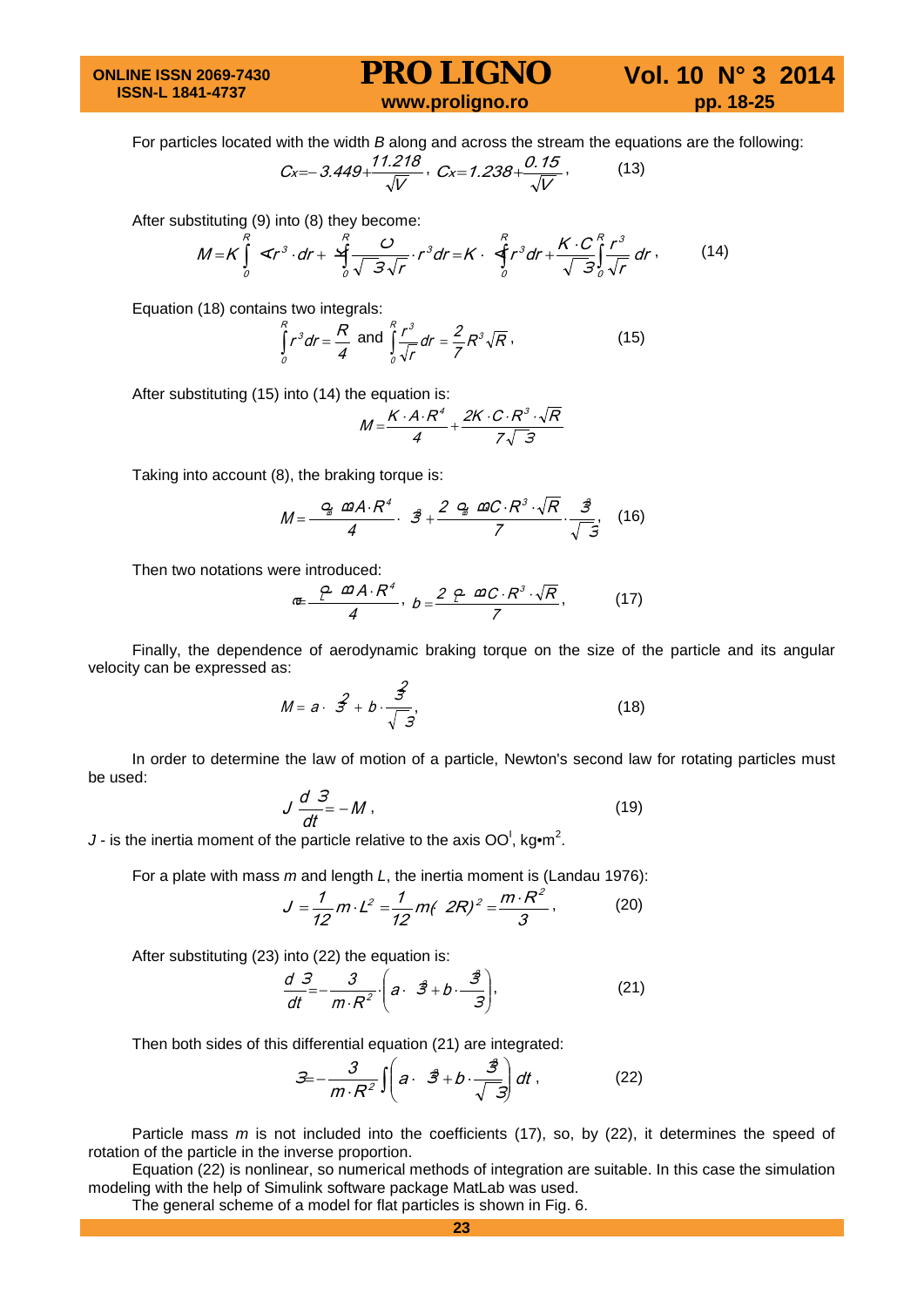# **PRO LIGNO** Vol. 10 N° 3 2014<br>www.proligno.ro pp. 18-25



*Simulation model of a flat particle rotation.*

Data preparation unit calculates the coefficients of equation (22), solution unit solves differential equations (22) integrating its right side. The processing unit calculates the angular velocity of the particle moving temporally. In this case, two values of the angular deviation of the particle are calculated: the first one includes the air drag and the second (ideal) one does not include these forces. These values are displayed on the monitors Angle-degrees (in degrees) and Angle % (as a percentage of the ideal value). Oscilloscope Scope demonstrate the process of changing of the angular velocity of a particle moving temporally. Modeling was performed for air density 1,204kg/m<sup>3</sup>, its kinematic viscosity 1,51•10<sup>-5</sup>m<sup>2</sup>/s and particle density  $400$ kg/m<sup>3</sup>.

The width of the particle *B* moving against the stream has no effect on the slowing of the particle rotation. This conclusion results from equations (17) and (18). The coefficients *a* and *b* in (17) are directly proportional to the width of particle *B*. However, the mass of the flat particle determined by formula (3), in the formula of inertia moment (20) is also proportional to the width of particle *B*.

If  $R = L/2$ , then, after reductions, the result is:

$$
\mathcal{Z} - \frac{12}{h} \int_{0}^{R} \left( \frac{\rho \ll l^{3}}{16} \cdot \vec{\mathcal{Z}} + \frac{\rho \; \mathcal{O} \, l^{2} \cdot \sqrt{l}}{7 \sqrt{2}} \cdot \frac{\vec{\mathcal{Z}}}{\sqrt{\vec{\mathcal{Z}}}} \right) dt \; , \tag{23}
$$

On the other hand, the thickness of particle *H* has an effect on deceleration rate. The larger the thickness is, the less a particle rotation slowing is. This can be explained by the increase of *H* that leads to the increase of the inertia moment of the particle, having little effect on the drag. However, air drag also increases due to the increased effective surface area of the particle in the air with the increasing of its thickness *H*. This consequently leads to an increase in deceleration rate of the particle.

The resulting numerical simulation of the velocity field in the stream around the particles (excluding its falling) is shown in Fig. 7, and the graphs of the angular velocity of the particle - in Fig. 8.



*Velocity field in the particle motion with the width 20mm, the thickness 1mm: a - flat side along the stream; b - flat side perpendicular to the stream.*